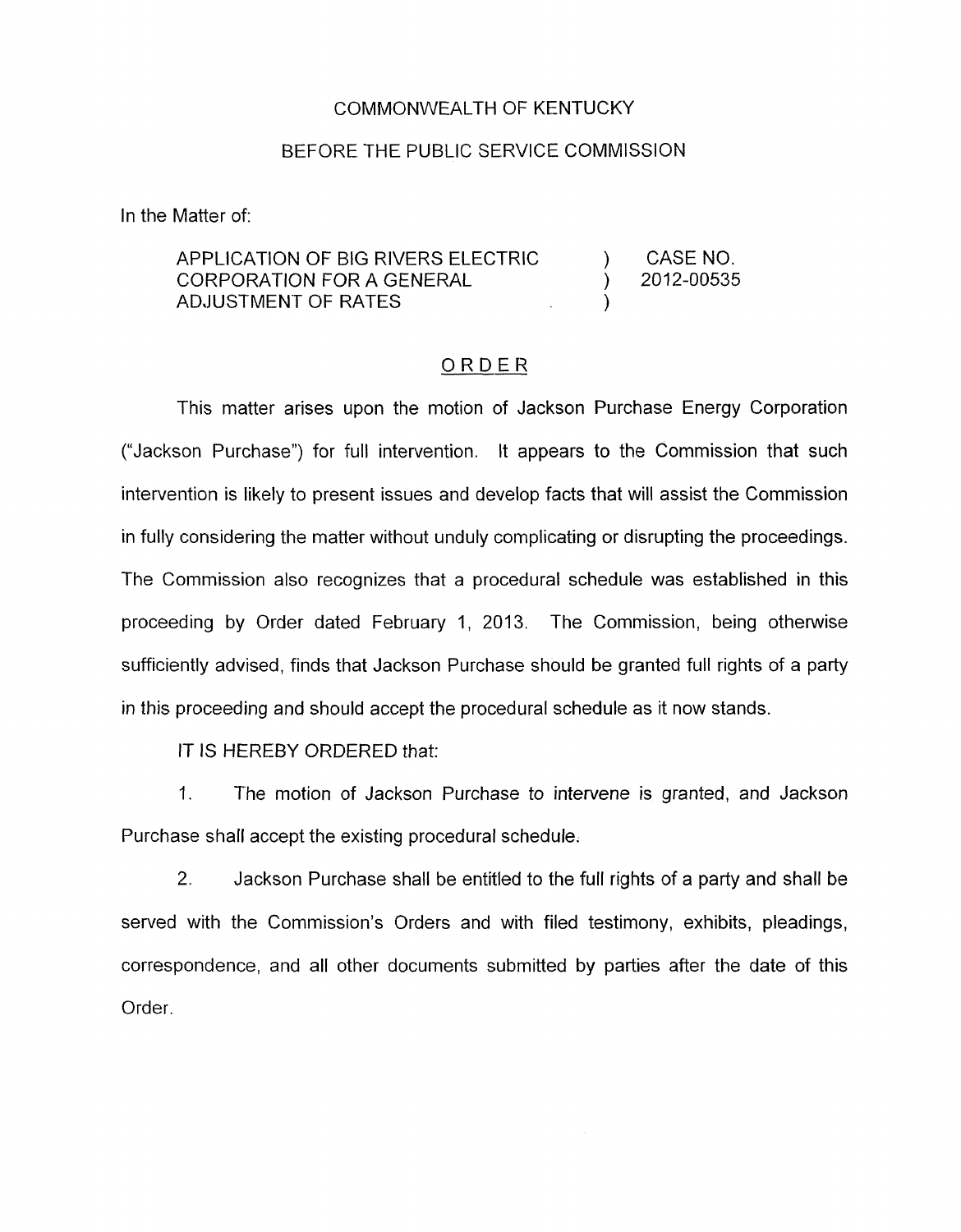**3.** Should Jackson Purchase file documents of any kind with the Commission in the course of these proceedings, Jackson Purchase shall also serve a copy of said documents on all other parties of record.



**ATTES** Director Exe

 $\overline{\phantom{a}}$ 

Case **No.** 2012-00535